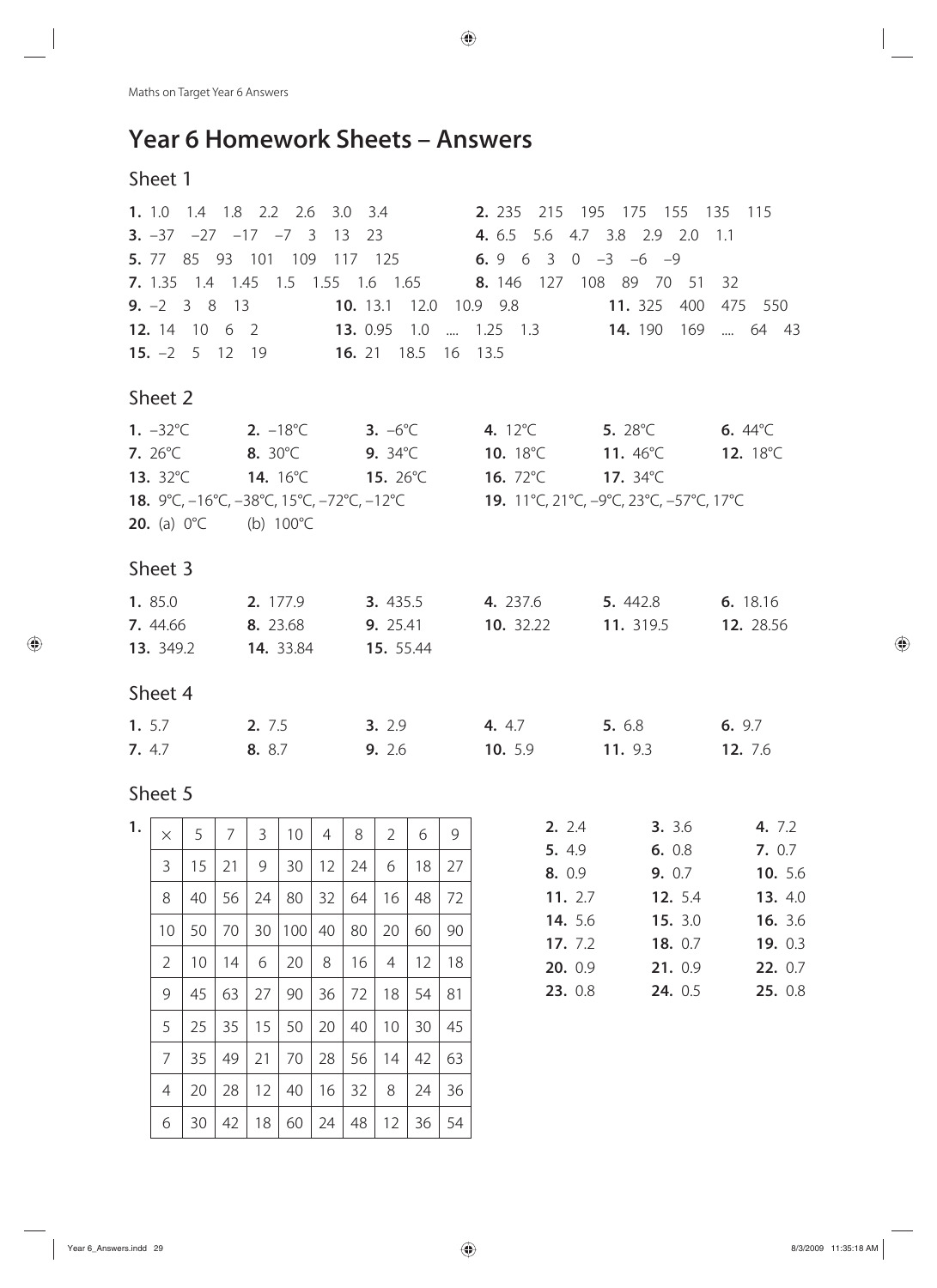**8.** 2, 3, 5, 7, 11, 13, 17, 19, 23, 29, 31, 37, 41, 43, 47, 53, 59, 61, 67, 71, 73, 79, 83, 89, 97 25 prime numbers to 100

### Sheet 7

|     | 1. A                                   | scalene       | hexagon<br>B                         |                  | rhombus          | D           | octagon                          |   | E trapezium |
|-----|----------------------------------------|---------------|--------------------------------------|------------------|------------------|-------------|----------------------------------|---|-------------|
|     | F.                                     | parallelogram | G kite                               | Н.               | heptagon         |             | isosceles                        | J | pentagon    |
|     | K.                                     | equilateral   | L quadrilateral                      |                  | 2. (a) ACEFGHIJL | (b) BCDEFHJ |                                  |   |             |
|     | (d) BCDFGHIJK<br>$(C)$ $B$ $C$ $D$ $F$ |               |                                      |                  | (e) BCDFGHIJK    |             | $(f)$ BDIJK                      |   |             |
|     |                                        |               |                                      |                  |                  |             |                                  |   |             |
|     |                                        | Sheet 8       |                                      |                  |                  |             |                                  |   |             |
| 1.9 |                                        | 2.6           | <b>3.</b> 15                         | 4. 8             |                  | 5. 24       | 6.12                             |   | 7. 12       |
|     | 8.18                                   |               | <b>10.</b> 6.5 cm (allow $+/- 1$ mm) | 11. $66^{\circ}$ | $66^{\circ}$     |             | 3rd side – allow 5.0 cm – 5.3 cm |   |             |

# Sheet 9

| 1. 2600 ml                       | $2.810 \text{ ml}$ | 3. $1050 \text{ ml}$             | <b>4.</b> 4.72 litres | <b>5.</b> 3.9 litres                                                                                                     | <b>6.</b> 0.75 litres |
|----------------------------------|--------------------|----------------------------------|-----------------------|--------------------------------------------------------------------------------------------------------------------------|-----------------------|
| $7.930 \,\mathrm{ml}$            | 8. 5640 ml         | 9. $10 \text{ ml}$               |                       | <b>10.</b> 8.15 litres <b>11.</b> 0.22 litres <b>12.</b> 7.09 litres                                                     |                       |
|                                  |                    |                                  |                       | 13. 0.75 litres, 0.5 litres, 0.25 litres 14. 1.8 litres, 1.2 litres, 0.2 litres 15. 1.2 litres, 0.75 litres, 0.45 litres |                       |
| <b>16.</b> 450 ml, 225 ml, 75 ml |                    | <b>17.</b> $X = a, Y = d, Z = f$ |                       | <b>18.</b> $X = b$ , $Y = f$ , $Z = h$                                                                                   |                       |

### Sheet 10

| Temp (°C) | <b>Total</b>  |
|-----------|---------------|
| $-4 - 0$  | $\mathcal{P}$ |
| $1 - 5$   | 6             |
| $6 - 10$  | 15            |
| $11 - 15$ | 19            |
| $16 - 20$ | 14            |
|           |               |

 $21 - 25$  5

## Sheet 11

| 1. Range $5$                         | 2. Range $8$             | <b>3.</b> Range 12                 | <b>4.</b> Range 10                 |
|--------------------------------------|--------------------------|------------------------------------|------------------------------------|
| Mode<br>- 8                          | Mode                     | Mode 8                             | Mode<br>- 5                        |
| Median 7                             | Median <sub>2</sub>      | Median 5                           | Median 6                           |
| Mean<br>$\overline{7}$               | Mean<br>3                | Mean 6                             | Mean<br>-7                         |
| Sheet 12                             |                          |                                    |                                    |
| 1. $0.2 \text{ m}$ , $0.8 \text{ m}$ | 2. 15 mm, 80 mm          | <b>3.</b> 3 cm, 8.5 cm             | 4. 400 g, 880 g                    |
| 5. 0.1 kg, 0.65 kg                   | <b>6.</b> 335 ml, 750 ml | <b>7.</b> 0.03 litres, 0.17 litres | 8. 120 g, 390 g                    |
| <b>9.</b> 1.0 N, 3.5 N               | 10. $0.15$ kg, 0.4 kg    | 11. 0.025 kg, 0.075 kg             | <b>12.</b> 2.5 litres, 6.25 litres |
| $\sim$ $\sim$ $\sim$ $\sim$          |                          |                                    |                                    |

| <b>1.</b> 0.249 km <b>2.</b> 6510 m                    |  | <b>3.</b> 7.43 m <b>4.</b> 5800 cm <b>5.</b> 2.5 cm <b>6.</b> 0.025 m <b>7.</b> 9 mm |  |
|--------------------------------------------------------|--|--------------------------------------------------------------------------------------|--|
|                                                        |  | 8. 30 mm 9. 1560 g 10. 2.368 kg 11. 370 g 12. 0.086 kg 13. 4360 ml 14. 0.24 litres   |  |
| <b>15.</b> 700 ml <b>16.</b> 0.05 litres <b>17.</b> 50 |  | <b>18.</b> 2.75 m <b>19.</b> 6.25 kg <b>20.</b> 4.43 litres                          |  |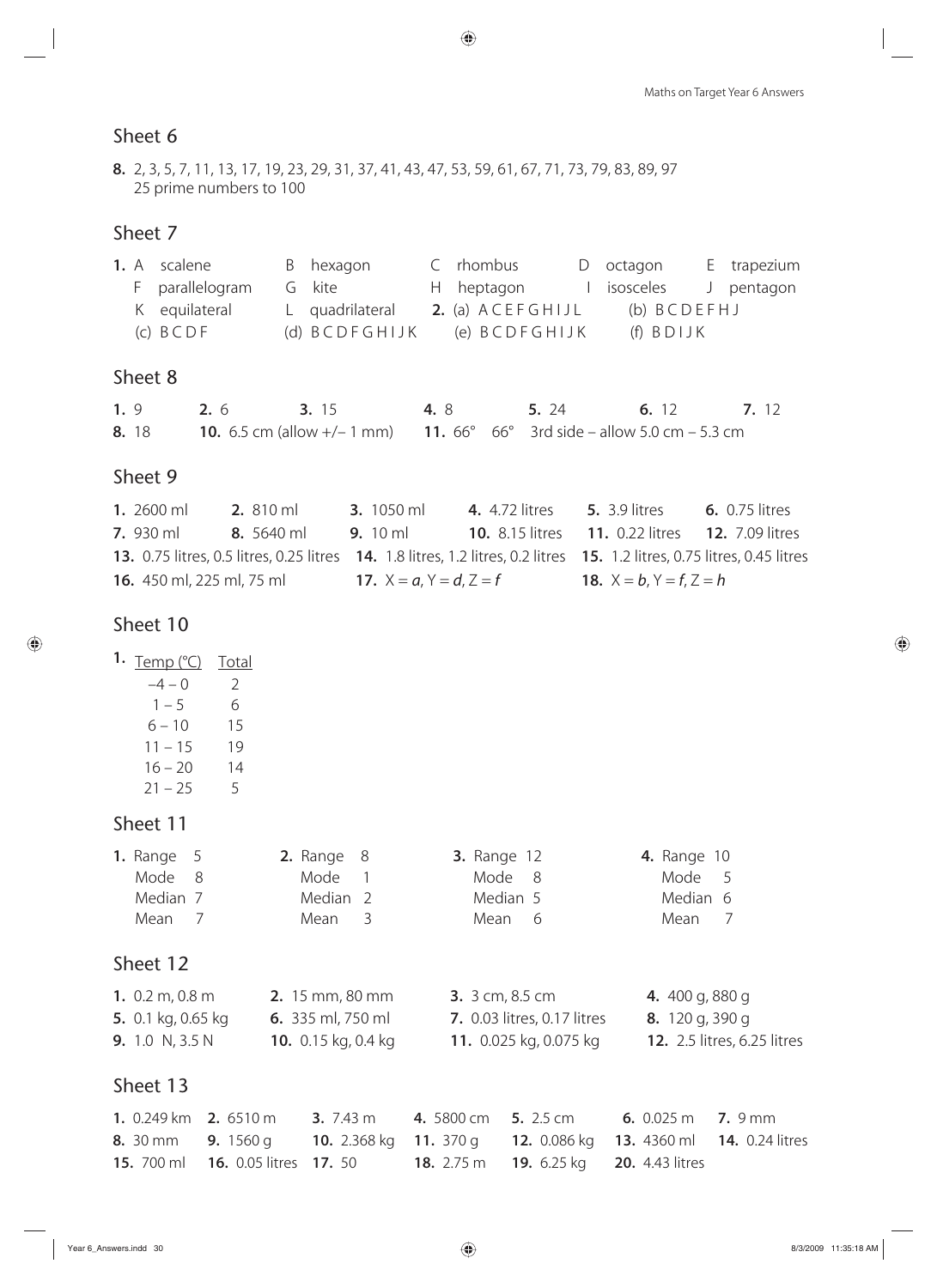| 1. yards<br>7. gallons<br>13. ><br>19. ><br>25. 13 lb<br><b>31.</b> 2 litres   | 2. inches<br>8. pints<br>14. $<$<br>20. <<br>26. 22 lb<br>32. 9 litres   |                                                                                      | 3. miles<br>9. ><br>15. ><br>21. 25 cm<br>$27.55$ lb                                                                                                                                                                                                                                                                                                                                                                                                                                                                                                                                                                                                                                                                                                                                                                           | 4. feet<br>10. $<$<br>16. ><br>22. 10 cm<br>28. 9 lb          | 5. ounces<br>11. ><br>17. <<br><b>23.</b> 30 cm<br>29. 6 litres          |                                                                         | 6. pounds<br>12. ><br>18. $<$<br>24.75 cm<br><b>30.</b> 5 litres    |
|--------------------------------------------------------------------------------|--------------------------------------------------------------------------|--------------------------------------------------------------------------------------|--------------------------------------------------------------------------------------------------------------------------------------------------------------------------------------------------------------------------------------------------------------------------------------------------------------------------------------------------------------------------------------------------------------------------------------------------------------------------------------------------------------------------------------------------------------------------------------------------------------------------------------------------------------------------------------------------------------------------------------------------------------------------------------------------------------------------------|---------------------------------------------------------------|--------------------------------------------------------------------------|-------------------------------------------------------------------------|---------------------------------------------------------------------|
| Sheet 15                                                                       |                                                                          |                                                                                      |                                                                                                                                                                                                                                                                                                                                                                                                                                                                                                                                                                                                                                                                                                                                                                                                                                |                                                               |                                                                          |                                                                         |                                                                     |
| 5. $A = 58$ cm <sup>2</sup> $P = 34$ cm                                        |                                                                          |                                                                                      | <b>1.</b> 15 km <sup>2</sup> (allow +/- 1 km <sup>2</sup> ) <b>2.</b> 17 km <sup>2</sup> <b>3.</b> 13 km <sup>2</sup> <b>4.</b> A = 54 cm <sup>2</sup> P = 32 cm<br>6. $A = 48$ cm <sup>2</sup> P = 30 cm                                                                                                                                                                                                                                                                                                                                                                                                                                                                                                                                                                                                                      |                                                               |                                                                          | 7. $A = 66$ cm <sup>2</sup> $P = 42$ cm                                 |                                                                     |
| Sheet 16                                                                       |                                                                          |                                                                                      |                                                                                                                                                                                                                                                                                                                                                                                                                                                                                                                                                                                                                                                                                                                                                                                                                                |                                                               |                                                                          |                                                                         |                                                                     |
| 1. $240$ ml                                                                    |                                                                          | <b>2.</b> 3600 $m^2$                                                                 | 3. $2.4^{\circ}C$                                                                                                                                                                                                                                                                                                                                                                                                                                                                                                                                                                                                                                                                                                                                                                                                              | <b>4.</b> 3.84 kg                                             | <b>5.</b> £2.17                                                          |                                                                         | <b>6.</b> 360 g, 240 g                                              |
| Sheet 17                                                                       |                                                                          |                                                                                      |                                                                                                                                                                                                                                                                                                                                                                                                                                                                                                                                                                                                                                                                                                                                                                                                                                |                                                               |                                                                          |                                                                         |                                                                     |
| 1. 1.5<br>9. 0.2<br>17. 4.2<br>25.03<br>33. 7.2<br>41. 0.6<br>Sheet 18<br>1.78 | 2. 2.4<br>10. 0.5<br>18. 1.6<br>26. 0.9<br>34. 2.0<br>42. 0.9<br>2. 14.5 | <b>3.</b> 5.6<br>11. 0.6<br>19. 4.5<br>27.0.7<br>35. 2.7<br>43. 0.8<br><b>3.</b> 4.3 | 4. 1.8<br>12. 0.9<br>20. 2.4<br>28. 0.8<br><b>36.</b> 4.9<br>44. 0.3<br>4. 8.6                                                                                                                                                                                                                                                                                                                                                                                                                                                                                                                                                                                                                                                                                                                                                 | 5. 3.6<br>13.5<br>21. 7.2<br>29.4<br>37.1.2<br>45.9<br>5. 5.9 | 6. $3.5$<br>14. 8<br>22. 2.1<br>30.5<br><b>38.</b> 2.0<br>46.4<br>6. 6.5 | 7. 3.0<br>15.6<br>23. 2.8<br>31.6<br><b>39.</b> 5.4<br>47. 8<br>7. 2.15 | 8. 3.2<br>16. $7$<br>24. 3.0<br>32.8<br>40. 4.8<br>48. 7<br>8. 1.54 |
| 9. 4.65                                                                        | 10. 4.65                                                                 | 11. 1.28                                                                             | <b>12.</b> 7.25                                                                                                                                                                                                                                                                                                                                                                                                                                                                                                                                                                                                                                                                                                                                                                                                                |                                                               |                                                                          |                                                                         |                                                                     |
| Sheet 19                                                                       |                                                                          |                                                                                      |                                                                                                                                                                                                                                                                                                                                                                                                                                                                                                                                                                                                                                                                                                                                                                                                                                |                                                               |                                                                          |                                                                         |                                                                     |
| 29. $\frac{7}{8}$                                                              |                                                                          |                                                                                      | <b>1.</b> $\frac{8}{16}$ <b>2.</b> $\frac{12}{15}$ <b>3.</b> $\frac{35}{50}$ <b>4.</b> $\frac{2}{12}$ <b>5.</b> $\frac{5}{40}$ <b>6.</b> $\frac{12}{16}$ <b>7.</b> $\frac{7}{21}$<br><b>8.</b> $\frac{8}{14}$ <b>9.</b> $\frac{30}{100}$ <b>10.</b> $\frac{6}{27}$ <b>11.</b> $\frac{5}{20}$ <b>12.</b> $\frac{16}{40}$ <b>13.</b> $\frac{20}{100}$ <b>14.</b> $\frac{10}{15}$<br><b>15.</b> $\frac{14}{16}$ <b>16.</b> $\frac{20}{28}$ <b>17.</b> $\frac{3}{5}$ <b>18.</b> $\frac{3}{4}$ <b>19.</b> $\frac{5}{8}$ <b>20.</b> $\frac{1}{2}$ <b>21.</b> $\frac{9}{10}$<br><b>22.</b> $\frac{2}{3}$ <b>23.</b> $\frac{5}{6}$ <b>24.</b> $\frac{4}{9}$ <b>25.</b> $\frac{2}{7}$ <b>26.</b> $\frac{3}{4}$ <b>27.</b> $\frac{7}{10}$ <b>28.</b> $\frac{4}{5}$<br><b>30.</b> $\frac{2}{5}$ <b>31.</b> $\frac{1}{3}$ <b>32.</b> Diane | <b>33. Henry</b>                                              |                                                                          |                                                                         |                                                                     |
| Sheet 20                                                                       |                                                                          |                                                                                      |                                                                                                                                                                                                                                                                                                                                                                                                                                                                                                                                                                                                                                                                                                                                                                                                                                |                                                               |                                                                          |                                                                         |                                                                     |
| 1.180<br><b>7.</b> 15 mm<br>13. 3.9<br>25. 192                                 | 26. 3.75                                                                 |                                                                                      | <b>2.</b> 120 <b>3.</b> 36 <b>4.</b> 35 <b>5.</b> 37 cm <b>6.</b> 150 m<br><b>8.</b> 100 g <b>9.</b> 530 g <b>10.</b> 280 g <b>11.</b> 750 ml <b>12.</b> 100 ml<br><b>14.</b> 15 <b>15.</b> 5.5 <b>16.</b> 360 <b>17.</b> 2.6 <b>18.</b> 1.5<br><b>19.</b> 48p <b>20.</b> £14 <b>21.</b> 90p <b>22.</b> 90p<br>27. £5.85                                                                                                                                                                                                                                                                                                                                                                                                                                                                                                       | 28. 200                                                       |                                                                          | <b>23.</b> 90p                                                          | <b>24.</b> 5p                                                       |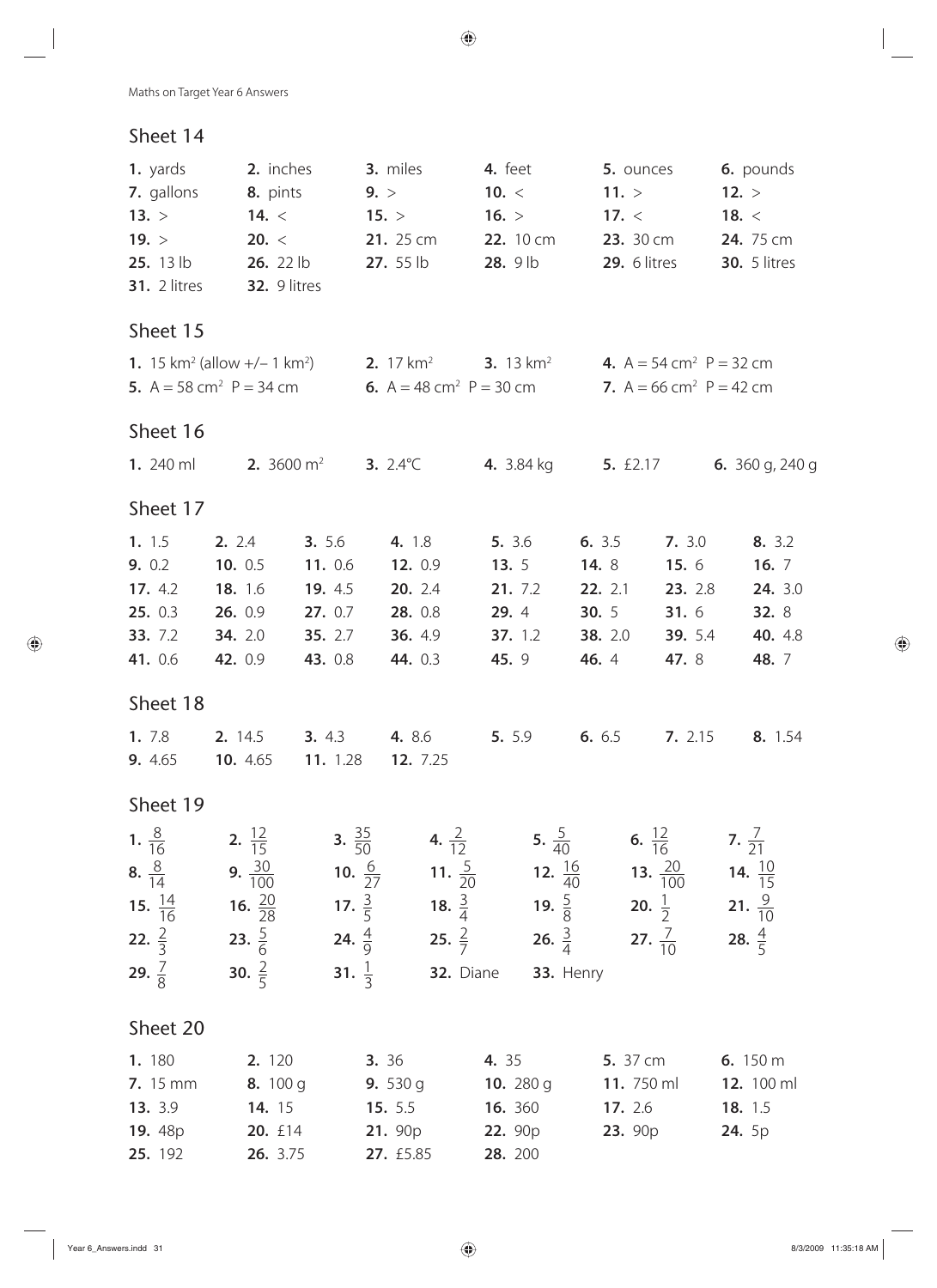|                                    | <b>1.</b> $2\frac{143}{1000}$ , 2.143 <b>2.</b> $5\frac{52}{1000}$ , 5.052 <b>3.</b> $5 + \frac{3}{10} + \frac{5}{100}$ <b>4.</b> $1 + \frac{8}{10} + \frac{7}{100} + \frac{2}{1000}$ |                                   |  |
|------------------------------------|---------------------------------------------------------------------------------------------------------------------------------------------------------------------------------------|-----------------------------------|--|
|                                    | <b>5.</b> $2 + \frac{6}{100} + \frac{4}{1000}$ <b>6.</b> $4 + \frac{3}{10} + \frac{8}{1000}$ <b>7.</b> $6 + 0.05 + 0.006$ <b>8.</b> $0.1 + 0.02 + 0.005$                              |                                   |  |
|                                    | <b>9.</b> $3 + 0.08$ <b>10.</b> $9 + 0.04 + 0.007$ <b>11.</b> $\frac{9}{1000}$ <b>12.</b> $\frac{6}{10}$ <b>13.</b> $\frac{7}{100}$ <b>14.</b> $\frac{9}{10}$                         |                                   |  |
|                                    | <b>15.</b> 4 <b>16.</b> $\frac{8}{1000}$ <b>17.</b> $\frac{7}{10}$ <b>18.</b> 20 <b>19.</b> $\frac{3}{1000}$ <b>20.</b> 0.2                                                           |                                   |  |
|                                    | <b>21.</b> 0.08 <b>22.</b> 0.005 <b>23.</b> 0.04 <b>24.</b> 0.5 <b>25.</b> 0.5                                                                                                        |                                   |  |
| Sheet 22                           |                                                                                                                                                                                       |                                   |  |
|                                    | <b>1.</b> 0.62, 0.65, 0.685 <b>2.</b> 0.183, 0.19, 0.198                                                                                                                              | 4. 3.346, 3.46, 4.336, 4.36, 4.63 |  |
|                                    | <b>5.</b> 0.708, 0.78, 0.782, 0.827, 7.08 <b>6.</b> 3.455, 3.54, 5.343, 5.434, 5.44                                                                                                   |                                   |  |
|                                    | <b>7.</b> (a) 6 (b) 6.4 <b>8.</b> (a) 5 (b) 4.8 <b>9.</b> (a) 7 (b) 7.4                                                                                                               |                                   |  |
|                                    | <b>10.</b> (a) 9 (b) 8.5 <b>11.</b> (a) 23 (b) 23.2 <b>12.</b> (a) 9 (b) 9.3                                                                                                          |                                   |  |
|                                    | <b>13.</b> (a) 11 (b) 10.6 <b>14.</b> (a) 96 (b) 95.9 <b>15.</b> (a) 2 (b) 2.5                                                                                                        |                                   |  |
| <b>16.</b> (a) 9 (b) 8.6           |                                                                                                                                                                                       |                                   |  |
| Sheet 23                           |                                                                                                                                                                                       |                                   |  |
|                                    | <b>1.</b> 89.4 <b>2.</b> 13.98 <b>3.</b> 11.28 <b>4.</b> 116.3 <b>5.</b> 182.5 <b>6.</b> 216.5                                                                                        |                                   |  |
|                                    | <b>7.</b> 3.877 <b>8.</b> 24.75 <b>9.</b> 4.834 <b>10.</b> 42.22 <b>11.</b> 670.2 <b>12.</b> 5.455                                                                                    |                                   |  |
|                                    | 13. 49.16 14. 6.237 15. 80.04 16. 10.2 17. 1217.6 18. 140.69                                                                                                                          |                                   |  |
| <b>19.</b> 11.722 <b>20.</b> 102.2 |                                                                                                                                                                                       |                                   |  |
| Sheet 24                           |                                                                                                                                                                                       |                                   |  |

| 1.23.6           | <b>2.</b> 6.53   | 3.25.4    | 4. 5.33          | 5. 7.5    | 6.46.71          |
|------------------|------------------|-----------|------------------|-----------|------------------|
| 7.2.543          | 8.47.1           | 9.49.79   | 10. 0.936        | 11, 41.74 | <b>12.</b> 445.8 |
| <b>13.</b> 2.577 | <b>14.</b> 224.8 | 15. 12.59 | <b>16.</b> 7.176 | 17, 4.73  | <b>18.</b> 37.18 |
| <b>19.</b> 2.994 | 20. 7.27         |           |                  |           |                  |

| 1. | $\times$       | 4  | 9  | $\overline{2}$ | 6  | 10  | 3  | 8  | 5  | 7  | 2. 3.2               | 3. 0.42              | 4. 5.4         |
|----|----------------|----|----|----------------|----|-----|----|----|----|----|----------------------|----------------------|----------------|
|    | 5              | 20 | 45 | 10             | 30 | 50  | 15 | 40 | 25 | 35 | 5. 0.24<br>8. 0.9    | 6.0.8<br>9. 0.07     | 7. 0.0<br>10.6 |
|    | 7              | 28 | 63 | 14             | 42 | 70  | 21 | 56 | 35 | 49 | 11.7.2               | 12. 0.45             | 13.0           |
|    | 3              | 12 | 27 | 6              | 18 | 30  | 9  | 24 | 15 | 21 | <b>14.</b> 5.4       | 15. 0.42             | 16.2           |
|    | 4              | 16 | 36 | 8              | 24 | 40  | 12 | 32 | 20 | 28 | 17. 0.27<br>20. 0.35 | 18. 0.08<br>21. 0.09 | 19.0<br>22. 6. |
|    | 10             | 40 | 90 | 20             | 60 | 100 | 30 | 80 | 50 | 70 | 23. 0.49             | 24. 0.21             | 25. 6.         |
|    | $\overline{2}$ | 8  | 18 | 4              | 12 | 20  | 6  | 16 | 10 | 14 |                      |                      |                |
|    | 6              | 24 | 54 | 12             | 36 | 60  | 18 | 48 | 30 | 42 |                      |                      |                |
|    | 9              | 36 | 81 | 18             | 54 | 90  | 27 | 72 | 45 | 63 |                      |                      |                |
|    | 8              | 32 | 72 | 16             | 48 | 80  | 24 | 64 | 40 | 56 |                      |                      |                |

| 2.3.2            | 3.0.42          | 4. 5.4    |
|------------------|-----------------|-----------|
| 5. 0.24          | 6. $0.8$        | 7. 0.06   |
| 8. 0.9           | 9. 0.07         | 10. $6.3$ |
| 11. $7.2$        | <b>12.</b> 0.45 | 13. 0.48  |
| <b>14.</b> $5.4$ | 15. $0.42$      | 16. $2.4$ |
| 17.0.27          | 18. 0.08        | 19.005    |
| 20. 0.35         | 21. 0.09        | 22.64     |
| 23. 0.49         | 24. 0.21        | 25.63     |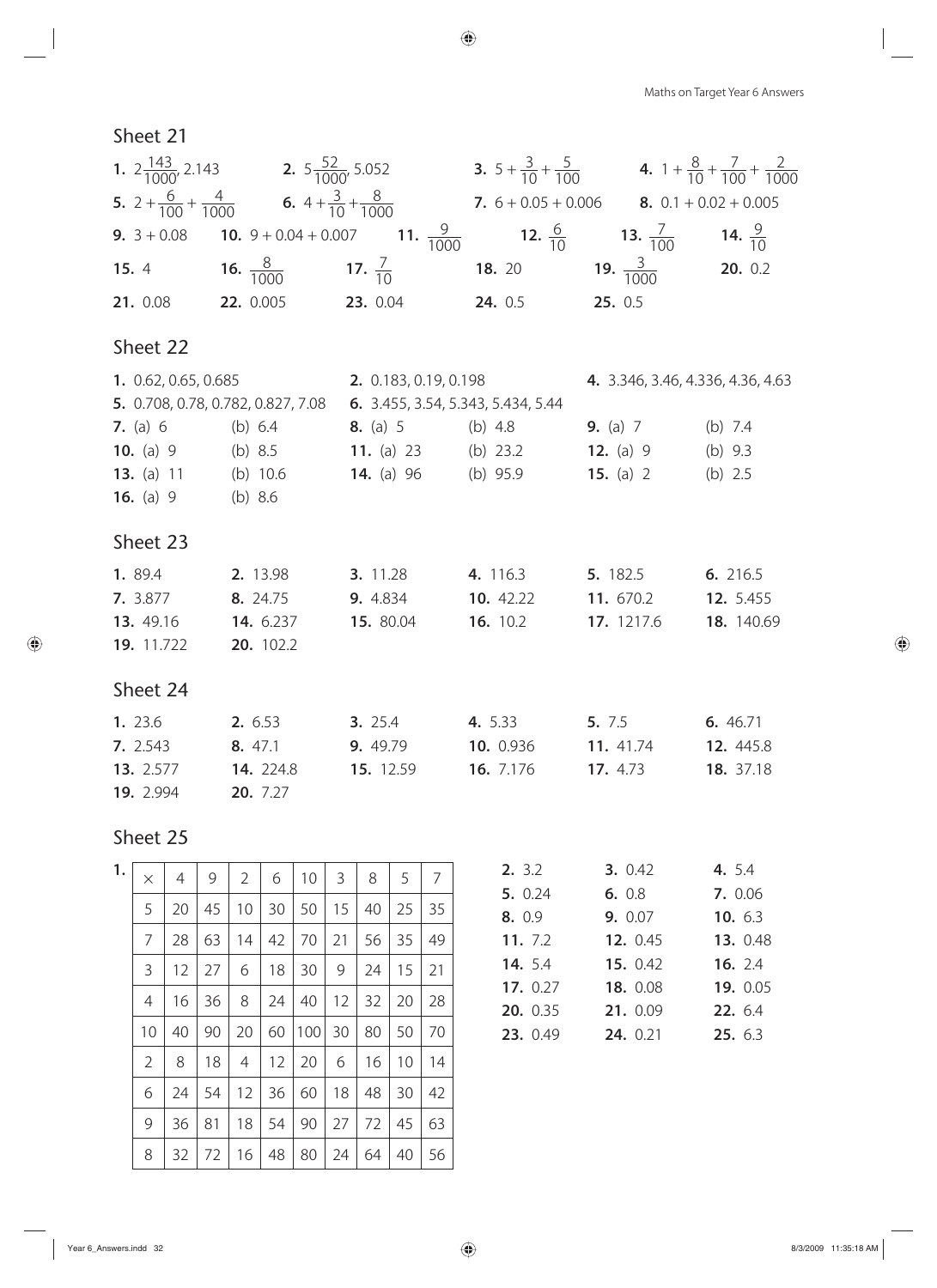| Sheet 26                                                                    |                                                   |                                                                   |                                                 |                              |                                          |  |
|-----------------------------------------------------------------------------|---------------------------------------------------|-------------------------------------------------------------------|-------------------------------------------------|------------------------------|------------------------------------------|--|
| 1. 14 cm                                                                    | 3. $119q$<br><b>2.</b> 0.44 km                    |                                                                   | <b>4.</b> 3.6 m                                 | 5. £27.30                    | 6. 25                                    |  |
| Sheet 27                                                                    |                                                   |                                                                   |                                                 |                              |                                          |  |
| 1. 16                                                                       | 2. 64                                             | 3. 36                                                             | 4.9                                             | 5. 81                        | 6. 400                                   |  |
| 7. 3600                                                                     | 8. 2500                                           | 9. 100                                                            | 10. 8100                                        | 11.900                       | 12. 4900                                 |  |
| 13. 1600                                                                    | 14. 6400                                          | 15. 10 000                                                        | 16. $5$                                         | 17.9                         | 18.7                                     |  |
| 19.4                                                                        | 20. 8                                             | 21. 30                                                            | 22. 80                                          | 23. 20                       | 24. 60                                   |  |
| 25. 90                                                                      | 26. 50                                            | 27. 10                                                            | 28. 100                                         | 29. 40                       | 30. 70                                   |  |
| 31. $2 \times 3 \times 3$                                                   | 32. $2 \times 13$                                 | 33. $2 \times 2 \times 7$                                         | <b>34.</b> $2 \times 5 \times 5$                | 35. $3 \times 3 \times 7$    | 36. $2 \times 2 \times 11$               |  |
| <b>37.</b> $2 \times 2 \times 3 \times 5$ <b>38.</b> $2 \times 2 \times 19$ |                                                   | <b>39.</b> 5 and 17                                               | <b>40.</b> 3 and 47                             | <b>41.</b> 3 and 37          | 42. 7 and 19                             |  |
| Sheet 28                                                                    |                                                   |                                                                   |                                                 |                              |                                          |  |
| 1. $(4, 2)$                                                                 | <b>2.</b> $(1, 3)$                                | <b>3.</b> $(2, 4)$                                                | 4. $(0, 0)$                                     | 5. $(4, 1)$                  | 6. $(2, 0)$                              |  |
| Sheet 29                                                                    |                                                   |                                                                   |                                                 |                              |                                          |  |
| <b>1.</b> (allow $+/- 1$ km)                                                |                                                   | <b>2.</b> (allow $+/- 1$ mile)                                    |                                                 | <b>3.</b> (allow $+/- 1$ Fr) | 4. (allow $+/- 1 \tImes 1$ )             |  |
| $(a)$ 80 km                                                                 |                                                   | (a) $25$ miles                                                    | (a) $220$ Fr                                    |                              | (a) $£45$                                |  |
| (b) 48 km                                                                   |                                                   | (b) $10$ miles                                                    | (b) 440 Fr                                      |                              | (b) $£60$                                |  |
| $(c)$ 32 km                                                                 |                                                   | $(c)$ 40 miles                                                    | (c) 198 Fr                                      |                              | $(c)$ £18                                |  |
| $(d)$ 56 km                                                                 |                                                   | $(d)$ 15 miles                                                    | (d) 84 Fr                                       |                              | (d) $£40$                                |  |
| (e) $8 \text{ km}$                                                          |                                                   | (e) $45$ miles                                                    | (e) 176 Fr                                      |                              | (e) £91                                  |  |
| Sheet 30                                                                    |                                                   |                                                                   |                                                 |                              |                                          |  |
| 1.16<br>2. 23                                                               |                                                   | 3. one quarter                                                    | <b>4.</b> one sixth                             | 5. 73                        | 6. 6                                     |  |
| <b>7.</b> 27 <b>8.</b> No Children $\frac{1}{4}$ of 48 = 12                 |                                                   |                                                                   | <b>9.</b> Yes Children $\frac{3}{8}$ of 48 = 18 |                              |                                          |  |
|                                                                             | Adults $\frac{1}{4}$ of 72 = 18                   |                                                                   | Adults $\frac{1}{4}$ of 72 = 18                 |                              |                                          |  |
| Sheet 31                                                                    |                                                   |                                                                   |                                                 |                              |                                          |  |
| 1. (a) a black card                                                         |                                                   | <b>2.</b> (a) an even number                                      |                                                 |                              | 3. (b) a number larger than 3            |  |
|                                                                             |                                                   | <b>4.</b> Spinning a coin and getting a head <b>5.</b> (b) an ace |                                                 | 6. (a) a tail and a head     |                                          |  |
| Sheet 32                                                                    |                                                   |                                                                   |                                                 |                              |                                          |  |
| 1. 280 m                                                                    | 2.400                                             | <b>3.</b> 7.2 litres                                              | 4. 27                                           |                              | <b>5.</b> 82.65 kg <b>6.</b> 1.26 litres |  |
| 7. $90 g$                                                                   | <b>8.</b> 4.2 km                                  | 9. 650 ml                                                         | 10. 250                                         | 11. $12g$                    | 12. $40 \text{ m}$                       |  |
| Sheet 33                                                                    |                                                   |                                                                   |                                                 |                              |                                          |  |
| 1. A $105^\circ$                                                            | <b>2.</b> $D \ 42^\circ$ <b>3.</b> $G \ 69^\circ$ |                                                                   | 4. $\sqrt{4.6^\circ}$                           | 5. $61^{\circ}$              | 6. $87^{\circ}$                          |  |
| B 35°                                                                       | E 64°                                             | H $62^\circ$                                                      | K 82°                                           |                              |                                          |  |
| $C$ 40 $^{\circ}$                                                           | $F$ 74 $^{\circ}$                                 | $149^\circ$                                                       | $L 52^\circ$                                    |                              |                                          |  |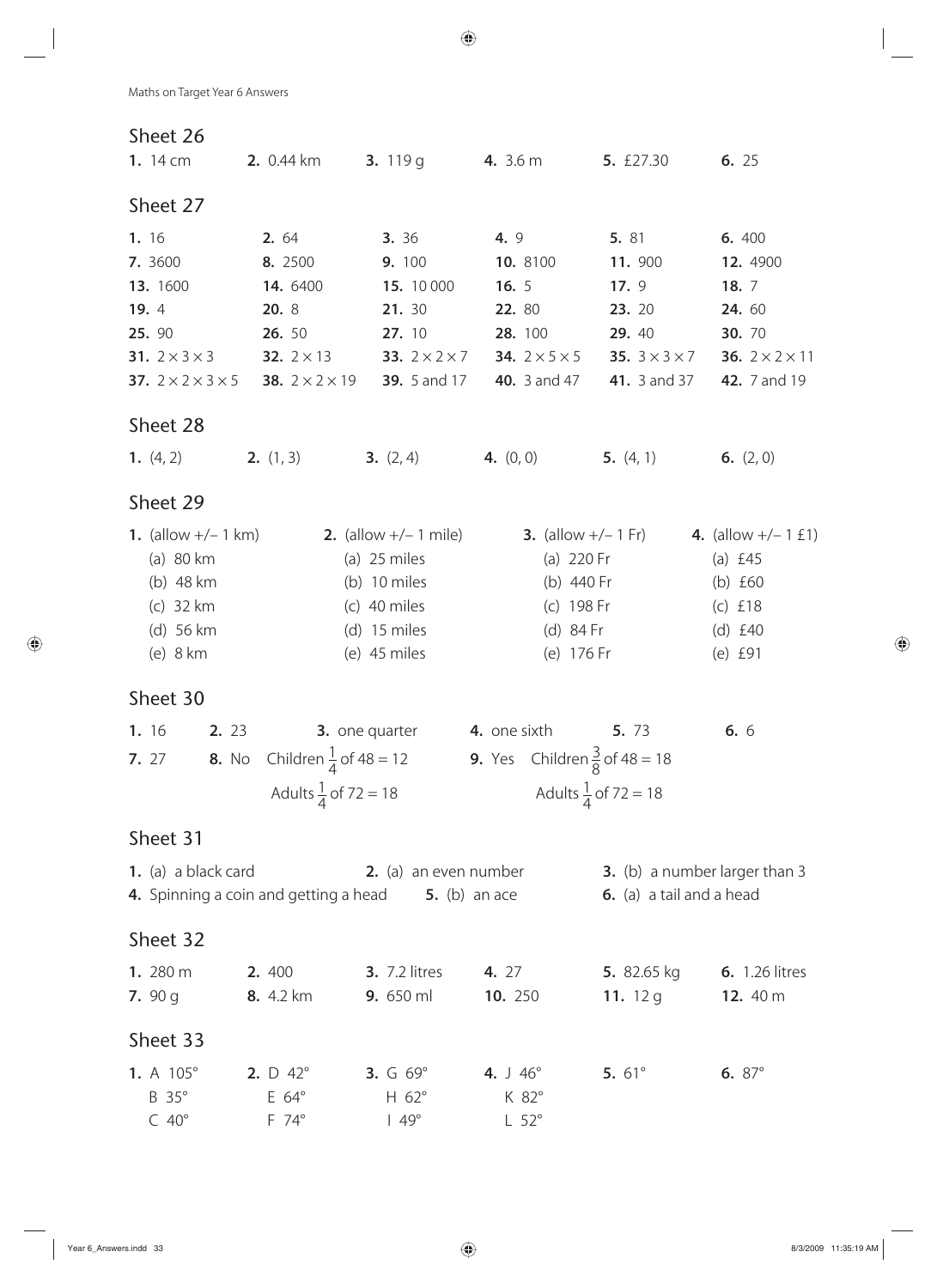| Maths on Target Year 6 Answers |  |  |
|--------------------------------|--|--|
|--------------------------------|--|--|

| 1. $160^{\circ}$<br><b>7.</b> $60^{\circ}$<br>13. 306° | $2.280^\circ$<br>8. $50^{\circ}$<br><b>14.</b> 228°  | $3.35^{\circ}$<br>$9.50^{\circ}$<br>15. 113°         | 4. 195°<br>10. $70^{\circ}$<br>16. $55^{\circ}$ | 5. $302^{\circ}$<br>11. $100^\circ$<br>17. $35^{\circ}$ | 6. $67^{\circ}$<br>12. $50^{\circ}$<br>18.45°             |
|--------------------------------------------------------|------------------------------------------------------|------------------------------------------------------|-------------------------------------------------|---------------------------------------------------------|-----------------------------------------------------------|
| Sheet 35                                               |                                                      |                                                      |                                                 |                                                         |                                                           |
| 1. $(2, 3)$                                            | <b>2.</b> $(0, 4)$                                   | <b>3.</b> $(2, 3)$ <b>4.</b> $(2, 5)$                |                                                 | <b>5.</b> $(4, 2)$ <b>6.</b> $(6, 1)$                   |                                                           |
| Sheet 37                                               |                                                      |                                                      |                                                 |                                                         |                                                           |
| 1. $7\frac{1}{2}$                                      | <b>2.</b> $5\frac{3}{4}$                             | <b>3.</b> $2\frac{1}{3}$                             | 4. $6\frac{7}{10}$                              | 5. $4\frac{4}{5}$                                       | 6. $3\frac{1}{3}$                                         |
| <b>7.</b> $12\frac{1}{2}$                              | 8. $1\frac{2}{3}$                                    | <b>9.</b> $2\frac{1}{2}$                             | <b>10.</b> $6\frac{2}{3}$                       | <b>11.</b> $3\frac{1}{2}$                               | <b>12.</b> $2\frac{2}{5}$                                 |
| 13. $\frac{2}{5}$                                      | 14. $\frac{1}{3}$ 15. $\frac{3}{4}$                  |                                                      | 16. $\frac{1}{5}$                               | 17. $\frac{2}{3}$                                       | 18. $\frac{1}{4}$                                         |
| 19. $\frac{1}{3}$                                      | 20. $\frac{3}{4}$                                    | 21. $\frac{4}{5}$                                    | 22. $\frac{5}{6}$                               | 23. $\frac{9}{20}$                                      | 24. $\frac{1}{4}$                                         |
| 25. $\frac{5}{8}$                                      | 26. $\frac{1}{6}$                                    | 27. $\frac{4}{5}$                                    | <b>28.</b> e.g. $\frac{1}{2}$                   | <b>29.</b> e.g. $\frac{7}{8}$                           | <b>30.</b> e.g. $\frac{3}{4}$                             |
| <b>31.</b> e.g. $\frac{7}{24}$                         | <b>32.</b> e.g. $\frac{5}{24}$                       | <b>33.</b> e.g. $\frac{19}{20}$                      | <b>34.</b> e.g. $\frac{7}{16}$                  | <b>35.</b> e.g. $\frac{14}{17}$                         | <b>36.</b> $\frac{4}{15}$ , $\frac{1}{3}$ , $\frac{2}{5}$ |
| <b>37.</b> $\frac{1}{2}, \frac{7}{12}, \frac{2}{3}$    | <b>38.</b> $\frac{3}{4}, \frac{4}{5}, \frac{17}{20}$ | <b>39.</b> $\frac{5}{8}, \frac{11}{16}, \frac{3}{4}$ |                                                 |                                                         |                                                           |

Sheet 34

|                | <b>1.</b> $\frac{2}{4}$ , 0.5, 50% |               |                  | <b>2.</b> $\frac{9}{10}$ , 0.9, 90% |                 |                  |             |                                      | <b>3.</b> $\frac{36}{100}$ , 0.36, 36% |         | 4. $\frac{7}{10}$ , 0.7, 70%   |
|----------------|------------------------------------|---------------|------------------|-------------------------------------|-----------------|------------------|-------------|--------------------------------------|----------------------------------------|---------|--------------------------------|
|                | 5. $\frac{3}{5}$ , 0.6, 60%        |               |                  | 6. $\frac{3}{4}$ , 0.75, 75%        |                 |                  |             | <b>7.</b> $\frac{9}{100}$ , 0.09, 9% |                                        |         | 8. $\frac{17}{20}$ , 0.85, 85% |
| 9.             | Fractions                          | $\frac{1}{2}$ | $\overline{100}$ | $\frac{9}{10}$                      | $\frac{3}{100}$ | $\frac{72}{100}$ | $rac{2}{5}$ | $\frac{1}{4}$                        | $rac{3}{10}$                           |         | 10. 20%, 10%, 40%              |
|                | Decimals                           | 0.5           | 0.17             | 0.9                                 | 0.03            | 0.72             | 0.4         | 0.25                                 | 0.3                                    | 0.8     |                                |
|                | Percentages                        | 50%           | 17%              | 90%                                 | 3%              | 72%              | 40%         | 25%                                  | 30%                                    | 80%     |                                |
|                | Sheet 39                           |               |                  |                                     |                 |                  |             |                                      |                                        |         |                                |
| 1 <sub>5</sub> |                                    |               |                  |                                     |                 |                  |             | $\Lambda$ $\Lambda$                  |                                        | $5 \pi$ | 6.18                           |

| 1. 5           | 2.9             | 3.7                | 4.4               | 5.40            | 6. 18             |
|----------------|-----------------|--------------------|-------------------|-----------------|-------------------|
| 7.8            | 8. 18           | 9. $175 \text{ m}$ | 10. $400q$        | 11. $£2.50$     | <b>12.</b> 600 ml |
| 13.6           | <b>14.</b> 24   | <b>15.</b> 70      | <b>16.</b> 10     | <b>17.</b> 120  | <b>18.</b> 50     |
| <b>19.</b> 10p | <b>20.</b> $£2$ | 21.3m              | <b>22.</b> 400 ml | <b>23.</b> 60 g | <b>24.</b> 42p    |
| 25. 35         | <b>26.</b> 24   | 27. $£3.20$        | <b>28.</b> £12.50 |                 |                   |
|                |                 |                    |                   |                 |                   |

| 1. 225 g butter    | 150 g peanut butter |        |              | 375 g sugar    |                            | 300 g flour | 75 g peanuts |                            |
|--------------------|---------------------|--------|--------------|----------------|----------------------------|-------------|--------------|----------------------------|
| 2. $45$ q butter   | 30 g peanut butter  |        |              | 75 g sugar     | 60 g flour<br>15 g peanuts |             |              |                            |
| <b>3.</b> (a) $27$ |                     | (b) 30 |              | <b>4.</b> 16 m | 5.48                       |             |              | 6. $40 \text{ cm}$ , 1.6 m |
| 7. 24              | 8. 14               |        | <b>9.</b> 16 |                |                            |             |              |                            |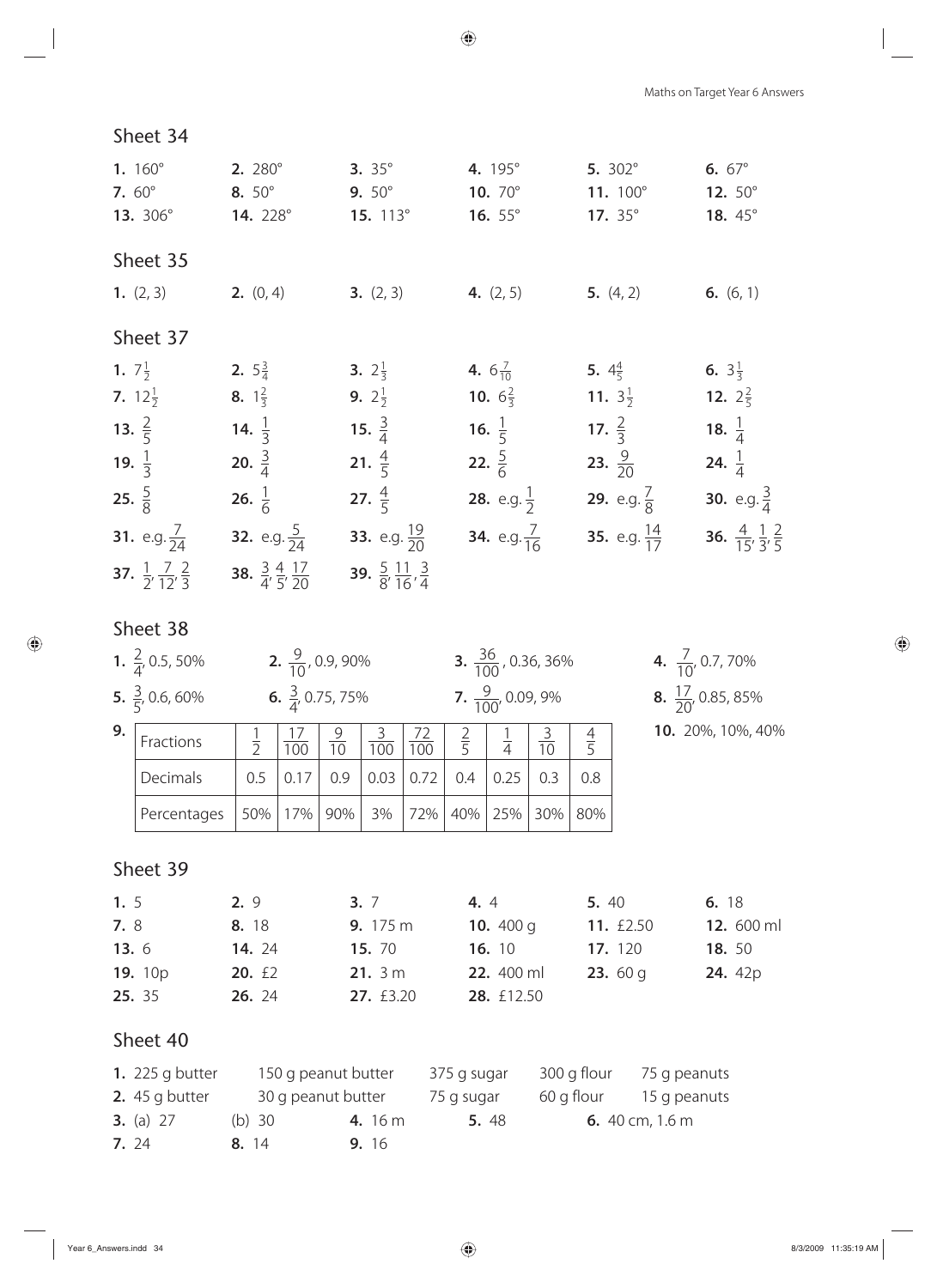| 1. 1.178, 1.78, 7.118, 7.81, 8.17  |                                  |                                    | 2. 0.506, 0.536, 0.56, 0.563, 5.06 | 3. 2.922, 2.99, 9.22, 9.229, 9.29 |                                             |  |
|------------------------------------|----------------------------------|------------------------------------|------------------------------------|-----------------------------------|---------------------------------------------|--|
|                                    | 4. 1.1, 1.11, 1.111, 11.1, 11.11 | 5. 3.333, 3.34, 3.344, 3.4, 3.43   |                                    | 6. 2.5                            | 7. 1.67                                     |  |
| 8. 10.85                           | 9. 2.89                          | 10. 3.409                          | 11. 0.364                          | 12. 1.29                          | 13. 5.475                                   |  |
| 14. 0.625                          | 15. 8.135                        | 16. 0.012                          | 17. 0.025                          | 18. 0.3                           | 19. 0.02                                    |  |
| 20. 0.004                          | 21. 0.5                          | 22. 0.004                          | 23. 0.07                           | 24. 0.025                         | 25. 0.501                                   |  |
| Sheet 42                           |                                  |                                    |                                    |                                   |                                             |  |
| 1. 1.149                           | 2. 4.35                          | 3. 1.36                            | 4. 8.891                           | 5. 4.3                            | 6. 0.072                                    |  |
| 7. 0.05                            | 8. 1.5                           | 9. 2.61                            | 10. 1.21                           | 11. 1.8                           | 12. 0.007                                   |  |
| 13. 100                            | 14.2                             | 15.5                               | 16. 10                             | 17. 3.63                          | 18. 1.424                                   |  |
| 19. 0.332                          | 20. 14.15                        | 21.12                              | 22. 60                             | 23. 0.095                         | 24. 0.25                                    |  |
| 25. 0.48                           | 26. 0.475                        | 27. 8.8                            | 28. 1.1                            | 29. 0.09                          | 30. 0.548                                   |  |
| 31. 37                             | 32. 0.15                         |                                    |                                    |                                   |                                             |  |
| Sheet 43                           |                                  |                                    |                                    |                                   |                                             |  |
| <b>1.</b> 44.6 litres              | $2.1.75 \text{ m}$               | $3. \t£2.60$                       | <b>4.</b> 0.75 kg                  | 5. $0.7$ kg                       | <b>6.</b> 160 km                            |  |
| <b>7.</b> £1.09                    | 8. 0.25 litres                   | 9. $21.4^{\circ}$ C                | <b>10.</b> 4.2 litres              | 11. £5.05                         | 12. $0.2 m$                                 |  |
| 13. £0.70                          | <b>14.</b> 2.55 kg               | 15. $30q$                          |                                    |                                   |                                             |  |
| Sheet 44                           |                                  |                                    |                                    |                                   |                                             |  |
| 1. 2208                            | 2. £6.56                         | <b>3.</b> 450 ml                   | 4. 16                              | <b>5.</b> 0.57 kg, 0.85 kg        | 6. $£0.65$                                  |  |
| Sheet 45                           |                                  |                                    |                                    |                                   |                                             |  |
| 1. $140q$                          | <b>2.</b> £220.59                | 3. 0.14 litres per mile            |                                    | 4. 2.25 kg                        |                                             |  |
| Sheet 46                           |                                  |                                    |                                    |                                   |                                             |  |
| 1. True                            | 2. True                          | 3. False                           | 4. False                           | 5. True                           | 6. False                                    |  |
| 7. True                            | 8. True                          | 9. False                           | <b>10. True</b>                    | 11. False                         | 12. False                                   |  |
| 13. True                           | <b>14. True</b>                  | <b>15. True</b>                    | <b>16. True</b>                    |                                   |                                             |  |
| 17. $2 \times 2 \times 2 \times 2$ | 18. $3 \times 3 \times 3$        |                                    | 19. $5 \times 7$                   |                                   | <b>20.</b> $3 \times 13$                    |  |
| <b>21.</b> $2 \times 3 \times 7$   |                                  | 22. $2 \times 3 \times 3 \times 3$ | <b>23.</b> $2 \times 3 \times 11$  |                                   | 24. $2 \times 2 \times 2 \times 3 \times 3$ |  |
| <b>25.</b> $3 \times 5 \times 5$   |                                  | 26. $2 \times 2 \times 3 \times 7$ | <b>27.</b> $2 \times 2 \times 23$  |                                   | 28. $2 \times 2 \times 5 \times 5$          |  |
| Sheet 47                           |                                  |                                    |                                    |                                   |                                             |  |
| 5. 28                              | 6. 600                           | 7. 11                              | 8. 1000                            | 9. 97                             | 10. 90                                      |  |
| 11. 0.16                           | 12. 120                          |                                    |                                    |                                   |                                             |  |
| Sheet 48                           |                                  |                                    |                                    |                                   |                                             |  |
| 1. H pentagonal prism              |                                  | A cube                             | E hemisphere                       |                                   | L octagonal prism                           |  |
| K octahedron                       |                                  | J cylinder                         | C cone                             |                                   | D tetrahedron                               |  |
| B triangular prism                 |                                  | I square based pyramid             |                                    | G dodecahedron                    | F hexagonal prism                           |  |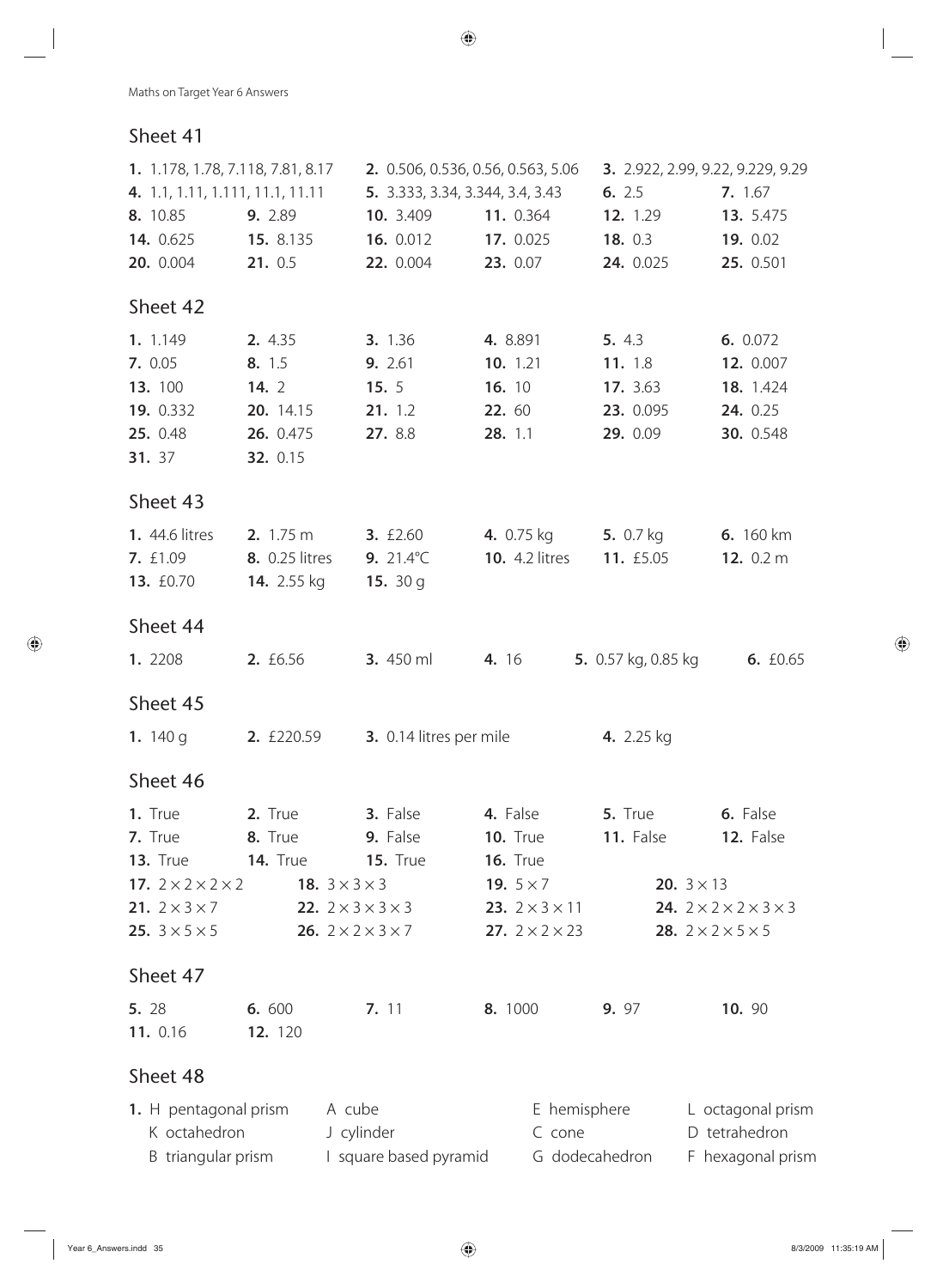| 2. | Prism                                                   |                 | Faces               | Edges              | Vertices     |                  |                                                    | <b>3.</b> (a) any 3 from $A$ $B$ $F$ $H$ $I$ $L$                 |                                                                                                                                                                                      |
|----|---------------------------------------------------------|-----------------|---------------------|--------------------|--------------|------------------|----------------------------------------------------|------------------------------------------------------------------|--------------------------------------------------------------------------------------------------------------------------------------------------------------------------------------|
|    | triangular                                              |                 | 5                   | 9                  | 6            |                  |                                                    | (b) any 3 from $A$ $B$ $F$ $H$ $I$ $L$                           |                                                                                                                                                                                      |
|    | cuboid                                                  |                 | 6                   | 12                 | 8            |                  |                                                    |                                                                  | (c) any 3 from A B F G H J K L                                                                                                                                                       |
|    | pentagonal                                              |                 | $\overline{7}$      | 15                 | 10           |                  |                                                    | (d) any 3 from A B F H L                                         |                                                                                                                                                                                      |
|    | hexagonal                                               |                 | 8                   | 18                 | 12           |                  |                                                    |                                                                  |                                                                                                                                                                                      |
|    | heptagonal                                              |                 | 9                   | 21                 | 14           |                  |                                                    |                                                                  |                                                                                                                                                                                      |
|    | octagonal                                               |                 | 10                  | 24                 | 16           |                  |                                                    |                                                                  |                                                                                                                                                                                      |
|    | nonagonal                                               |                 | 11                  | 27                 | 18           |                  |                                                    |                                                                  |                                                                                                                                                                                      |
|    | decagonal                                               |                 | 12                  | 30                 | 20           |                  |                                                    |                                                                  |                                                                                                                                                                                      |
|    | Sheet 49                                                |                 |                     |                    |              |                  |                                                    |                                                                  |                                                                                                                                                                                      |
|    | 1. Chocolate 8                                          |                 | Strawberry 4        |                    | Vanilla 16   |                  | Others 4                                           |                                                                  |                                                                                                                                                                                      |
|    | <b>2.</b> Boys 45                                       |                 | Girls 60            |                    | Men 15       |                  | Women 30                                           |                                                                  |                                                                                                                                                                                      |
|    | <b>3.</b> Blue 80                                       |                 | Green 40            |                    | Red 100      |                  | White 160                                          |                                                                  | Others 20                                                                                                                                                                            |
|    | <b>4.</b> Channel 1 36                                  |                 | Channel 2 18        |                    | Channel 3 48 |                  |                                                    | Channel 4 12                                                     | Channel 5 6                                                                                                                                                                          |
|    | 5. (a) $6$                                              |                 | (b) 8               |                    | $(C)$ 7      |                  | (d) Boys                                           |                                                                  |                                                                                                                                                                                      |
|    | Sheet 50 [allow $+/- 1$ mile or 1 km]                   |                 |                     |                    |              |                  |                                                    |                                                                  |                                                                                                                                                                                      |
|    | <b>1.</b> 40 miles                                      |                 | <b>2.</b> 100 miles | <b>3.</b> 25 miles |              |                  | <b>4.</b> 80 miles <b>5.</b> 10 miles              |                                                                  | <b>6.</b> 37 $\frac{1}{2}$ miles                                                                                                                                                     |
|    | <b>7.</b> 144 km                                        | <b>8.</b> 32 km |                     | <b>9.</b> 96 km    |              | <b>10.</b> 48 km | 11. 112 km                                         | 12. 80 km                                                        |                                                                                                                                                                                      |
|    | 13. 17                                                  | <b>14.</b> 15   |                     | <b>15.</b> 16      |              | <b>16.</b> 84    |                                                    | <b>17.</b> (a) $\frac{1}{14}$ (b) $\frac{1}{7}$                  | (c) $\frac{3}{4}$                                                                                                                                                                    |
|    | Sheet 51                                                |                 |                     |                    |              |                  |                                                    |                                                                  |                                                                                                                                                                                      |
|    | 1. (a) likely                                           |                 | (b) unlikely        |                    |              | (c) impossible   |                                                    | (d) certain                                                      |                                                                                                                                                                                      |
|    | $2.$ (a) evens                                          |                 | (b) impossible      |                    | (c) evens    |                  |                                                    | (d) likely                                                       |                                                                                                                                                                                      |
|    | $3.$ (a) evens                                          |                 | (b) unlikely        |                    | (c) likely   |                  |                                                    | (d) unlikely                                                     |                                                                                                                                                                                      |
|    |                                                         |                 |                     |                    |              |                  | 4. (a) likely (b) unlikely (c) likely (d) unlikely |                                                                  |                                                                                                                                                                                      |
|    | Sheet 52                                                |                 |                     |                    |              |                  |                                                    |                                                                  |                                                                                                                                                                                      |
|    |                                                         |                 |                     |                    |              |                  |                                                    |                                                                  | <b>1.</b> 3.7 cm, 37 mm <b>2.</b> 1.25 m, 125 cm <b>3.</b> 2.07 m, 207 cm <b>4.</b> 1.56 km, 1560 m                                                                                  |
|    |                                                         |                 |                     |                    |              |                  |                                                    |                                                                  | <b>5.</b> 0.675 kg, 675 g <b>6.</b> 8.125 kg, 8125 g <b>7.</b> 2.3 litres, 2300 ml <b>8.</b> 6.85 litres, 6850 ml                                                                    |
|    |                                                         |                 |                     |                    |              |                  |                                                    |                                                                  | <b>9.</b> 2.2 cm <b>10.</b> 0.47 m <b>11.</b> 3.68 m <b>12.</b> 15.9 km <b>13.</b> 0.87 kg <b>14.</b> 5.375 kg                                                                       |
|    |                                                         |                 |                     |                    |              |                  |                                                    |                                                                  | 15. 2.5 litres 16. 0.04 litres 17. 44 18. 3.902 kg 19. £7.20 20. 1.92 litres                                                                                                         |
|    | Sheet 53                                                |                 |                     |                    |              |                  |                                                    |                                                                  |                                                                                                                                                                                      |
|    |                                                         |                 |                     |                    |              |                  |                                                    | 1. feet 2. miles 3. yards 4. inches 5. pounds 6. ounces 7. pints |                                                                                                                                                                                      |
|    |                                                         |                 |                     |                    |              |                  |                                                    | 8. gallons 9. < 10. > 11. > 12. < 13. < 14. >                    |                                                                                                                                                                                      |
|    |                                                         |                 |                     |                    |              |                  |                                                    |                                                                  | <b>15.</b> < <b>16.</b> < <b>17.</b> > <b>18.</b> < <b>19.</b> < <b>20.</b> < <b>21.</b> 10 gallons                                                                                  |
|    | <b>22.</b> 1 lb <b>23.</b> 100 yards <b>24.</b> 10 feet |                 |                     |                    |              |                  |                                                    |                                                                  |                                                                                                                                                                                      |
|    | Sheet 54                                                |                 |                     |                    |              |                  |                                                    |                                                                  |                                                                                                                                                                                      |
|    |                                                         |                 |                     |                    |              |                  |                                                    |                                                                  | 1 60 cm <sup>2</sup> 20 cm <sup>2</sup> <b>2</b> 40 cm <sup>2</sup> 20 cm <sup>2</sup> <b>2</b> 54 cm <sup>2</sup> 27 cm <sup>2</sup> <b>4</b> 84 cm <sup>2</sup> 42 cm <sup>2</sup> |

**1.** 60 cm<sup>2</sup>, 30 cm<sup>2</sup> **2.** 40 cm<sup>2</sup>, 20 cm<sup>2</sup> **3.** 54 cm<sup>2</sup>, 27 cm<sup>2</sup> , 27 cm<sup>2</sup> **4.** 84 cm<sup>2</sup>, 42 cm<sup>2</sup> **5.** 36 m, 72 m<sup>2</sup>, 84 m, 288 m<sup>2</sup> **6.** 432 cm<sup>2</sup> **7.** 68 m, 92m, 240 m<sup>2</sup>, 240 m<sup>2</sup> **8.** (a) £240 (b) 375